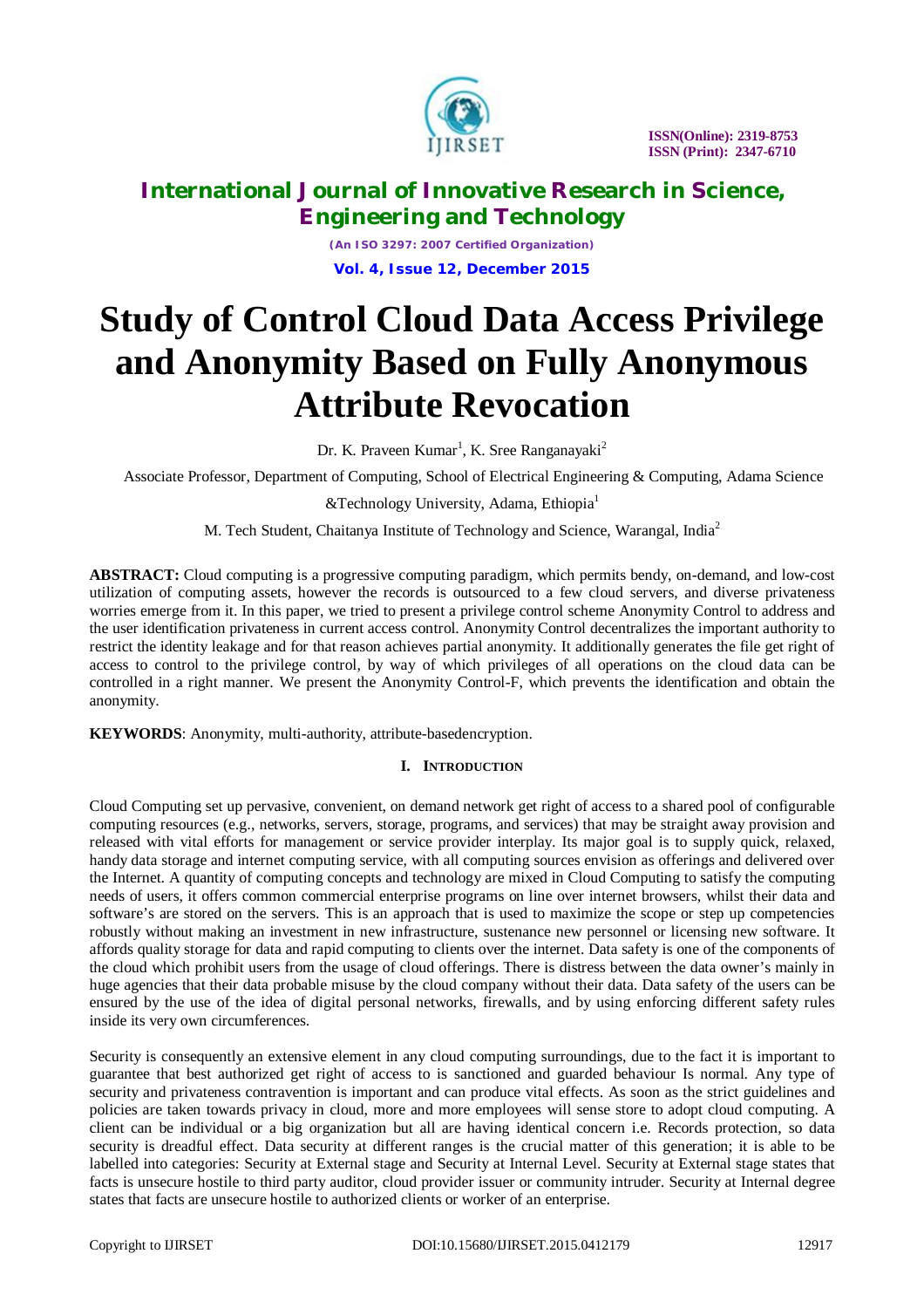

 **ISSN(Online): 2319-8753 ISSN (Print): 2347-6710**

## **International Journal of Innovative Research in Science, Engineering and Technology**

*(An ISO 3297: 2007 Certified Organization)*

#### **Vol. 4, Issue 12, December 2015**

A secure server plus provides a blanketed basis for web hosting our Web packages, and Web server configuration performs a crucial function for our Web software's protection. Badly configured server can result in unauthorized get right of access to. A forgotten percentage can provide a handy lower back door, at the same time as an omitted port may be an attacker's front door. Neglected user money owed can allow an attacker to slip by our defences unnoticed. Understanding threats to our Web server and being capable of discover appropriate countermeasures allows us to count on many attacks and thwart the ever growing numbers of attackers. This system affords bidirectional encryption of communications between a client and server, which protects in opposition to eavesdropping and tampering with and/or forging the contents of the communication. In exercise, this affords an affordable guarantee that one is communicating with precisely. The internet site that one meant to speak with, in addition to making sure that the contents of communications between the person and location cannot be examine or forged by any third party auditing.

#### **II. RELATED WORK**

There are numerous works carried in the area of data protection at cloud. Many models, schemes and strategies are proposed for data security. M. Sugumaran et al [10] illustrates multiple techniques that resolves the security of the data and proposes architecture to guard the statistics in cloud. In proposed structure the encrypted data is stored in cloud the use of cryptography approach i.e. Located on block cipher.

Cindhamani.J et al [3] proposed a stronger frame works for data security in cloud which follows the safety polices such as integrity, confidentiality and availability. Parameters they used are 128 bit encryption, RSA set of rules and Trusted PartyAuditor (TPA). Before storing the data into the cloud, the facts owner assigns the privileges that who will get access to the data. After assigning the privileges they encrypt the data and stores into the cloud.

Dharmendra [4] proposed the unified data encryption architecture which ensures the data security and privateness with affordable overall performance overhead of computing machine. It is based totally on multilevel identification encryption method with two degree/issue identification verification system.

Dr. L.Arockiam et al [5] achieves the data confidentiality in cloudstorage with exclusive strategies i.e. Encryption and obfuscation. Encryption encrypts the alpha-numeric and alpha facts while obfuscation encrypts the numeric statistics. Both are accomplished on user side. First, the user has to encrypt the data usingany approach then he stores the data into cloud garage. TaehoJung et al [14] use two schemes to govern the data privateness and the identification privateness. One is the Anony Control scheme i.e.Semianonymous privilege control scheme which not best addresses the data privacy but also the user identification privacy inextant access control schemes. It decentralizes the important authority to restraint the identity leakage and accordingly achieves semianonymity. Another is the AnonyControl-F scheme that controls the identity leakage and achieves the whole anonymity.

Eman M.Mohamed et al [6] Exhibits the data protection model that is based totally at the evaluation of cloud architecture and applied software to intensify enterprise in statistics security model for cloud computing. Hu Shuijing [7] defined the giant essentials in cloud computing, consisting of protection key era, regulation and preferred etc and discussed way in which they may be addressed. In this Proposed model data is covered in opposition to all threats i.e.Internal and external, thread all through, transits in addition to when information at rest.

## **III.ANONYCONTROL AND ANONYCONTROL-F**

In this system [1], there are four types of entities: N Attribute Authorities (denoted as A), Cloud Server, Data Owners and Data Consumers (refer Fig.1). A user can be a Data Owner and a Data Consumer simultaneously. Authorities are assumed to have powerful computation abilities, and they are supervised by government offices because some attributes partially contain users' personally identifiable information. The whole attribute set is divided into N disjoint sets and controlled by each authority, therefore each authority is aware of only part of attributes. A Data Owner is the entity who wishes to outsource encrypted data file to the Cloud Servers. The Cloud Server, who is assumed to have adequate storage capacity, does nothing but store them. Newly joined Data Consumers request private keys from all of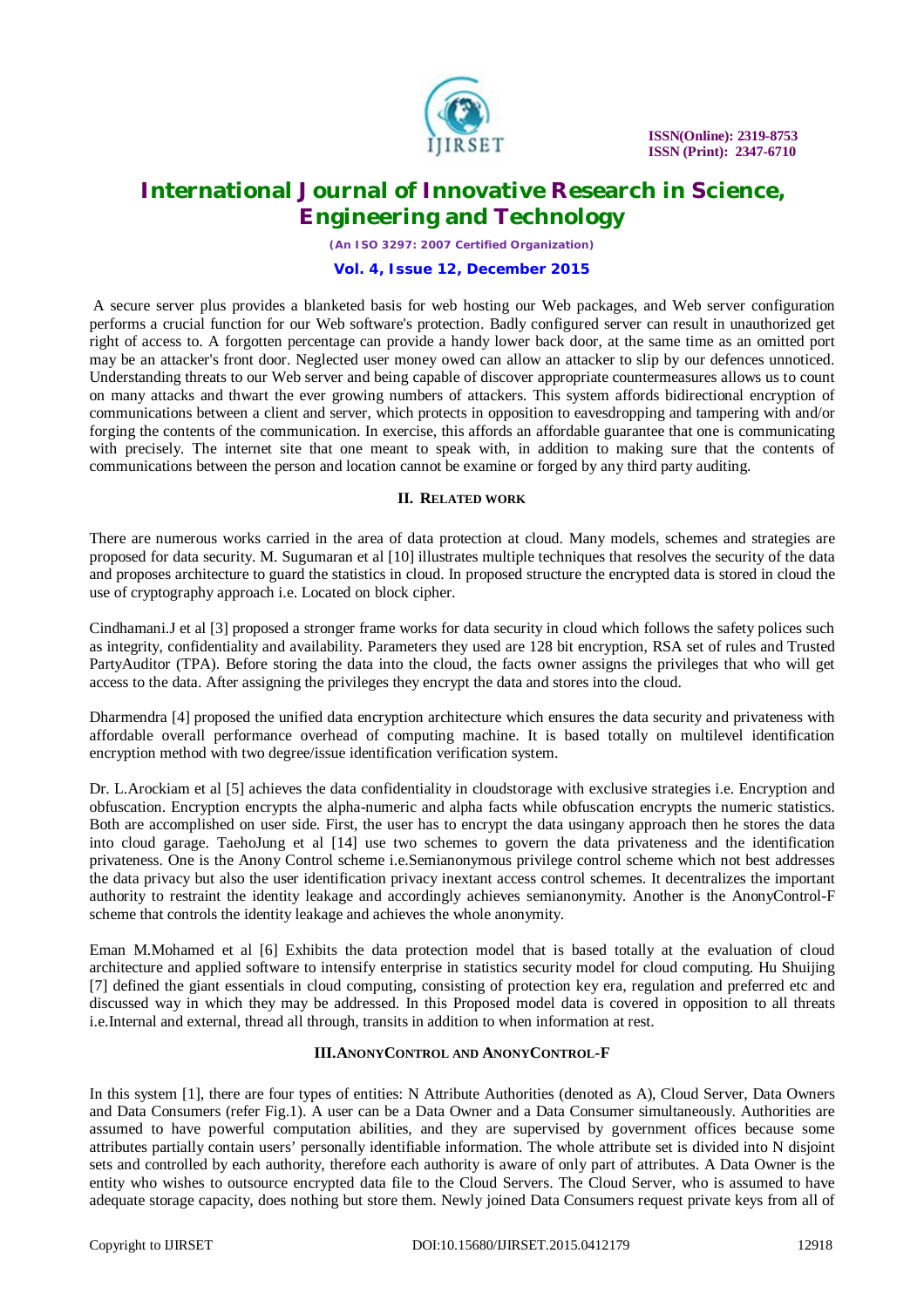

*(An ISO 3297: 2007 Certified Organization)*

**Vol. 4, Issue 12, December 2015**

the authorities, and they do not know which attributes are controlled by which authorities. When the Data Consumers request their private keys from the authorities, authorities jointly create corresponding private key and send it to them. All Data Consumers are able to download any of the encrypted data files, but only those whose private keys satisfy the privilege tree  $T_p$  can execute the operation associated with privilege p. The server is delegated to execute an operation p if and only if the user's credentials are verified through the privilege tree  $T_p$ . To formally define the security of our Anony Control, we first give the following definitions.



Figure 1: System Architecture

**Setup**  $\rightarrow$  **PK, MK**<sub>k</sub> : This algorithm takes nothing as input except implicit inputs such as security parameters. Attributes authorities execute this algorithm to jointly compute asystem-wide public parameter PK as well as an authority wide public parameter  $y_k$ , and to individually compute amaster key MKk.

**KeyGenerate (PK,**  $MK_k$ **,**  $A_u$ **)**  $\rightarrow SK_u$ **: This algorithm enablesa user to interact with every attribute authority, and** obtains aprivate key  $SK_u$  corresponding to the input attribute set Au.

**Encrypt(PK, M,**  $\{T_p\}p \in \{0,...,r-1\}$ **) → (CT,VR):** This algorithm takes as input the public key PK, a message M, anda set of privilege trees  $\{Tp\}p \in \{0,\ldots,r-1\}$ , where r is determined by the encrypter. It will encrypt the message Mand returns a ciphertext CT and verification set VR so that auser can execute specific operation on the ciphertext if andonly if his attributes satisfy the corresponding privilege treeTp. As we defined, T0 stands for the privilege to read the file. **Decrypt (PK,**  $SK_n$ **,**  $CT$ **)**  $\rightarrow$  **M or verification parameter: This algorithm will be used at file controlling (e.g. reading,** modification, deletion). It takes as input the public key PK, aciphertext CT, and a private key SKu, which has a set of attributes A<sub>u</sub> and corresponds to its holder's GID<sub>u</sub>. If the setAu satisfies any tree in the set {Tp}p∈{0,..., r−1}, the algorithm returns a message M or a verification parameter. If the verification parameter is successfully verified by Cloud Servers, who use VR to verify it, the operation request will be processed.

As we studied various schemes of ABE like IBE, KP-ABE, CP-ABE also one access control system i.e AnonyControl but the common problem with this techniques that no author work on user revocation strategy with these techniques, because whenever we want to implement these techniques in real scenario then there will be a need of user revocation, sohere we proposed user revocation strategy which can work with AnonyControl system. In Revocational AnonyControl system after key generation phase, multi authority system build revocation tree  $R_t$  by using attributes of user. There vocation tree corresponds to time t and the identifier of revoked user is uid which is associated with one leaf node. So user uid is revoked only when there attributes matches with revocation tree  $R_t$  attribute set.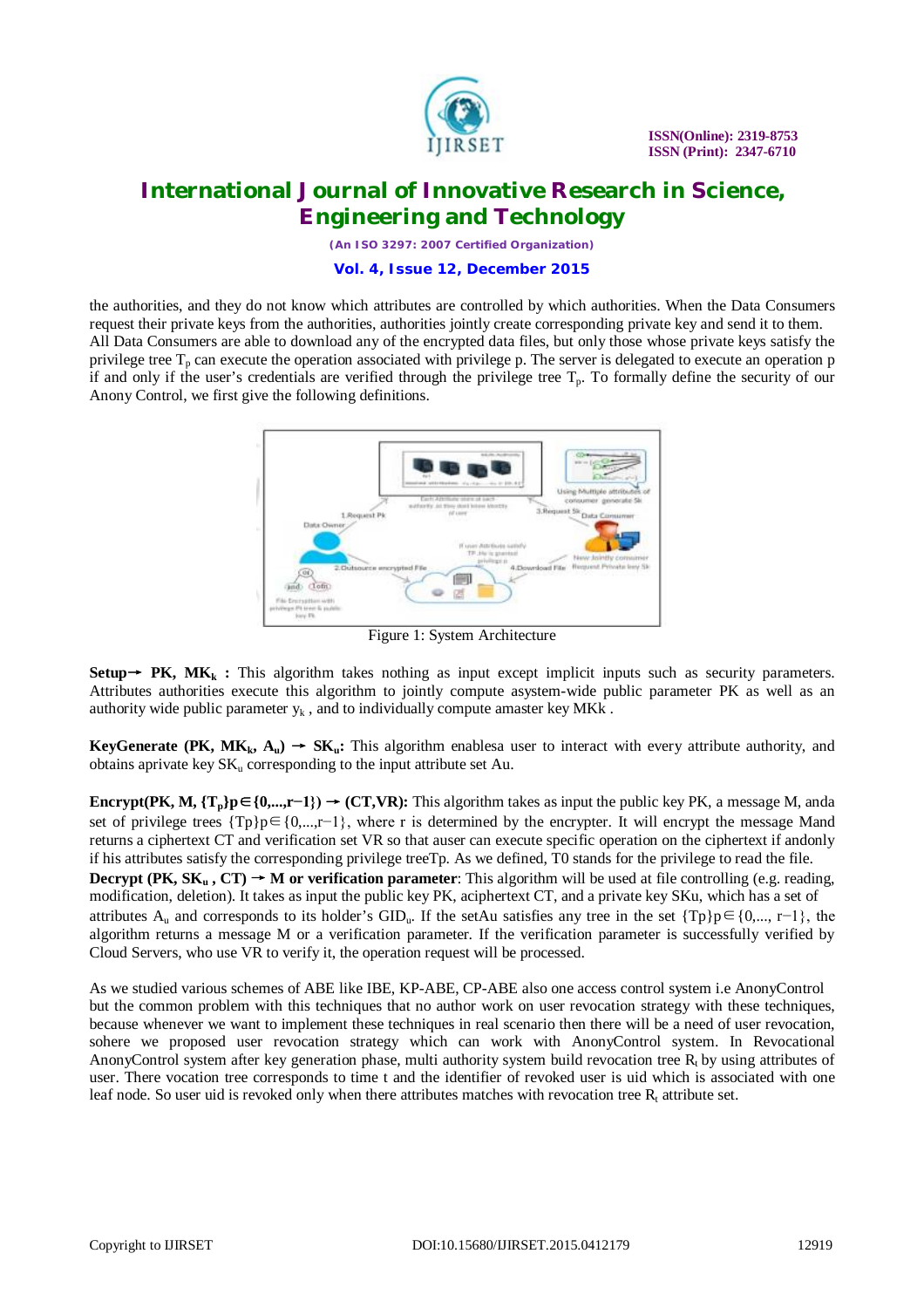

*(An ISO 3297: 2007 Certified Organization)*

**Vol. 4, Issue 12, December 2015**

#### **IV.SUGGESTED WORK**

Propose anonymity Control to allow cloud servers to control users' access privileges without knowing theiridentity information.

1. The proposed schemes are able to protect user's privacy against each single authority. Partial information isdisclosed in anonymity Control and no information is disclosed in anonymity Control-F.

2. The proposed schemes are tolerant against authority compromise, and compromising of up to (N −2) authoritiesdoes not bring the whole system down.

3. Provided detailed analysis on security and performance to show feasibility of the scheme anonymityControl and anonymity Control-F.

4. First implement the real toolkit of a multi-authority based encryption scheme anonymity Control and anonymityControl-F.

In this setting, each authority knows only a part of anyuser's attributes, which are not enough to figure out theuser's identity. However, the scheme proposed by Chaseconsidered the basic threshold-based KP-ABE, which lacks generality in the encryption policy expression. Many attribute based encryption schemes having multiple authorities have been proposed afterwards, but they either also employ a threshold-based ABE or have a semi-honestcentral authority, or cannot tolerate arbitrarily many users'collusion attack.



Figure 2: Suggested block diagram

#### **Algorithm 1**

1-Out-of-2 Oblivious Transfer

1: Bob randomly picks a secret s and publishes  $g_s$  to Alice.

2: Alice creates an encryption/decryption key pair : $\{g_r, r\}$ 

3: Alice chooses i and calculates  $EK_i = g_{r_i} E k_{i-1} = g_s g_r$  and sends  $EK_0$  to Bob.

4: Bob calculates  $EK_1 = g_s E K_0$  and encrypts  $M_0$  using  $EK_0$  and  $M_1$ using  $EK_1$  and sends two cipher texts $E E K_0(M_0)$ ,  $EEK_1$  ( $M_1$ ) to Alice.

5: Alice can user to decrypt the desired cipher text $E E K_i$  ( $M_i$ ), but she cannot decrypt the other one. Meanwhile, Bob does not know which cipher text is decrypted.

## **Algorithm 2**

1-Out-of-n Oblivious Transfer 1: Bob randomly picks n secrets  $S_1$  … … … … . . .  $S_n$  and calculates  $t_i$  as follows:  $\forall i \in \{1, \ldots, n\} : t_i = S_1 \oplus \cdots \oplus S_{i-1} \oplus M_i$